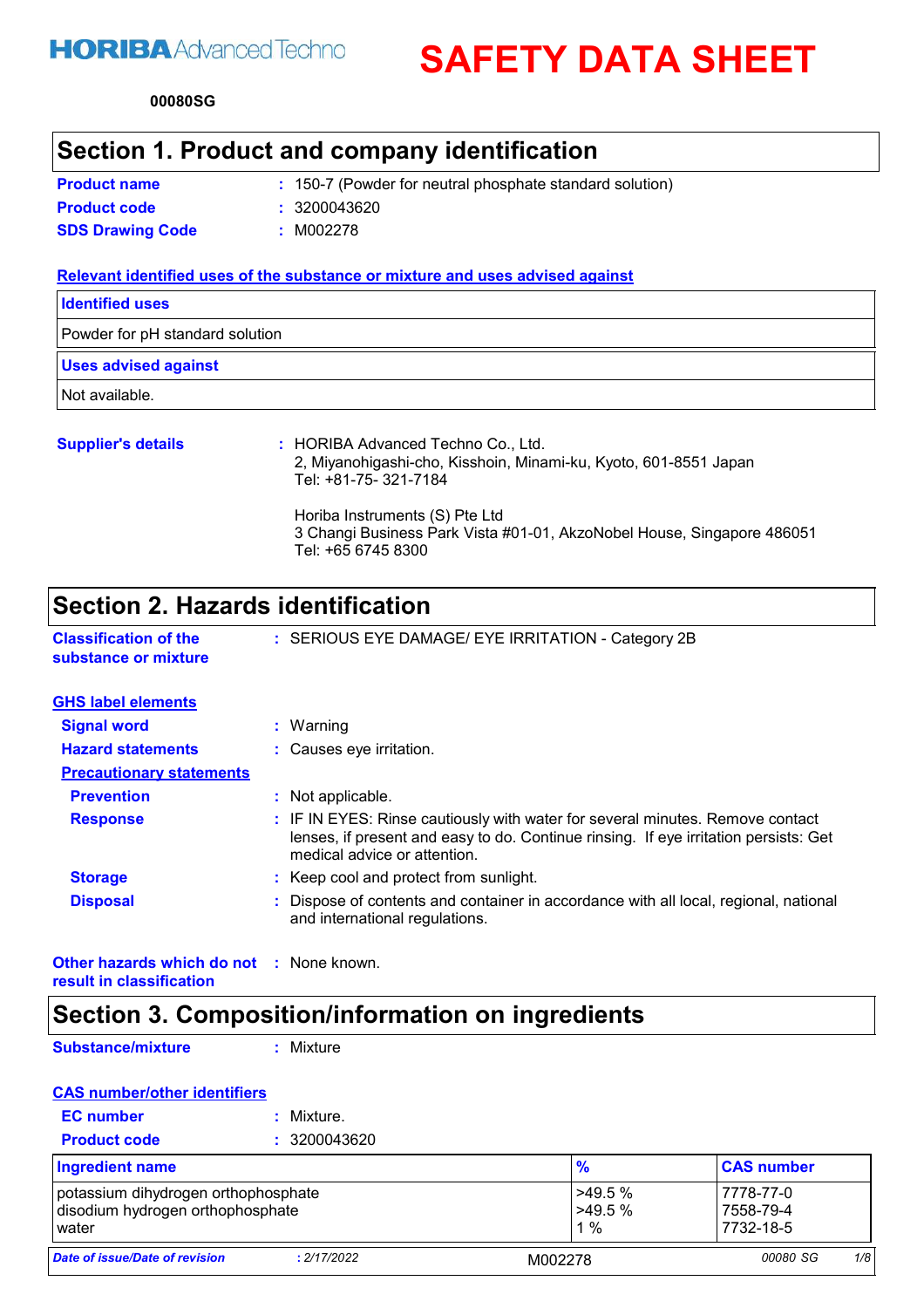# **Section 3. Composition/information on ingredients**

**There are no additional ingredients present which, within the current knowledge of the supplier and in the concentrations applicable, are classified as hazardous to health or the environment and hence require reporting in this section.**

**Occupational exposure limits, if available, are listed in Section 8.**

**Chemical formula :** Not applicable.

### **Section 4. First aid measures**

| <b>Description of necessary first aid measures</b> |                                                                                                                                                                                                                                                                                                                                                                                                                                                                                                                                                                                                                                                                                                                                      |
|----------------------------------------------------|--------------------------------------------------------------------------------------------------------------------------------------------------------------------------------------------------------------------------------------------------------------------------------------------------------------------------------------------------------------------------------------------------------------------------------------------------------------------------------------------------------------------------------------------------------------------------------------------------------------------------------------------------------------------------------------------------------------------------------------|
| <b>Eye contact</b>                                 | : Immediately flush eyes with plenty of water, occasionally lifting the upper and lower<br>eyelids. Check for and remove any contact lenses. Continue to rinse for at least 10<br>minutes. If irritation persists, get medical attention.                                                                                                                                                                                                                                                                                                                                                                                                                                                                                            |
| <b>Inhalation</b>                                  | : Remove victim to fresh air and keep at rest in a position comfortable for breathing.<br>If not breathing, if breathing is irregular or if respiratory arrest occurs, provide<br>artificial respiration or oxygen by trained personnel. It may be dangerous to the<br>person providing aid to give mouth-to-mouth resuscitation. Get medical attention if<br>adverse health effects persist or are severe. If unconscious, place in recovery<br>position and get medical attention immediately. Maintain an open airway. Loosen<br>tight clothing such as a collar, tie, belt or waistband.                                                                                                                                         |
| <b>Skin contact</b>                                | : Flush contaminated skin with plenty of water. Remove contaminated clothing and<br>shoes. Get medical attention if symptoms occur. Wash clothing before reuse.<br>Clean shoes thoroughly before reuse.                                                                                                                                                                                                                                                                                                                                                                                                                                                                                                                              |
| <b>Ingestion</b>                                   | : Wash out mouth with water. Remove dentures if any. If material has been<br>swallowed and the exposed person is conscious, give small quantities of water to<br>drink. Stop if the exposed person feels sick as vomiting may be dangerous. Do not<br>induce vomiting unless directed to do so by medical personnel. If vomiting occurs,<br>the head should be kept low so that vomit does not enter the lungs. Get medical<br>attention if adverse health effects persist or are severe. Never give anything by<br>mouth to an unconscious person. If unconscious, place in recovery position and get<br>medical attention immediately. Maintain an open airway. Loosen tight clothing such<br>as a collar, tie, belt or waistband. |

| <b>Most important symptoms/effects, acute and delayed</b> |                                                                                                                                                                               |
|-----------------------------------------------------------|-------------------------------------------------------------------------------------------------------------------------------------------------------------------------------|
| <b>Potential acute health effects</b>                     |                                                                                                                                                                               |
| Eye contact                                               | : Causes eye irritation.                                                                                                                                                      |
| <b>Inhalation</b>                                         | : No known significant effects or critical hazards.                                                                                                                           |
| <b>Skin contact</b>                                       | : No known significant effects or critical hazards.                                                                                                                           |
| <b>Ingestion</b>                                          | : No known significant effects or critical hazards.                                                                                                                           |
| <b>Over-exposure signs/symptoms</b>                       |                                                                                                                                                                               |
| <b>Eye contact</b>                                        | : Adverse symptoms may include the following:<br>irritation<br>watering<br>redness                                                                                            |
| <b>Inhalation</b>                                         | : No specific data.                                                                                                                                                           |
| <b>Skin contact</b>                                       | : No specific data.                                                                                                                                                           |
| <b>Ingestion</b>                                          | : No specific data.                                                                                                                                                           |
|                                                           | Indication of immediate medical attention and special treatment needed, if necessary                                                                                          |
| <b>Notes to physician</b>                                 | : Treat symptomatically. Contact poison treatment specialist immediately if large<br>quantities have been ingested or inhaled.                                                |
| <b>Specific treatments</b>                                | : No specific treatment.                                                                                                                                                      |
| <b>Protection of first-aiders</b>                         | : No action shall be taken involving any personal risk or without suitable training. It<br>may be dangerous to the person providing aid to give mouth-to-mouth resuscitation. |

#### **See toxicological information (Section 11)**

| <b>Date</b><br><u>≅≌າດ/Dafo or …</u><br>vision<br>'SП. | 2/17/2022 | M00227 <i>F</i> | 00080<br>$\sim$<br>حاد | 2/8 |
|--------------------------------------------------------|-----------|-----------------|------------------------|-----|
|--------------------------------------------------------|-----------|-----------------|------------------------|-----|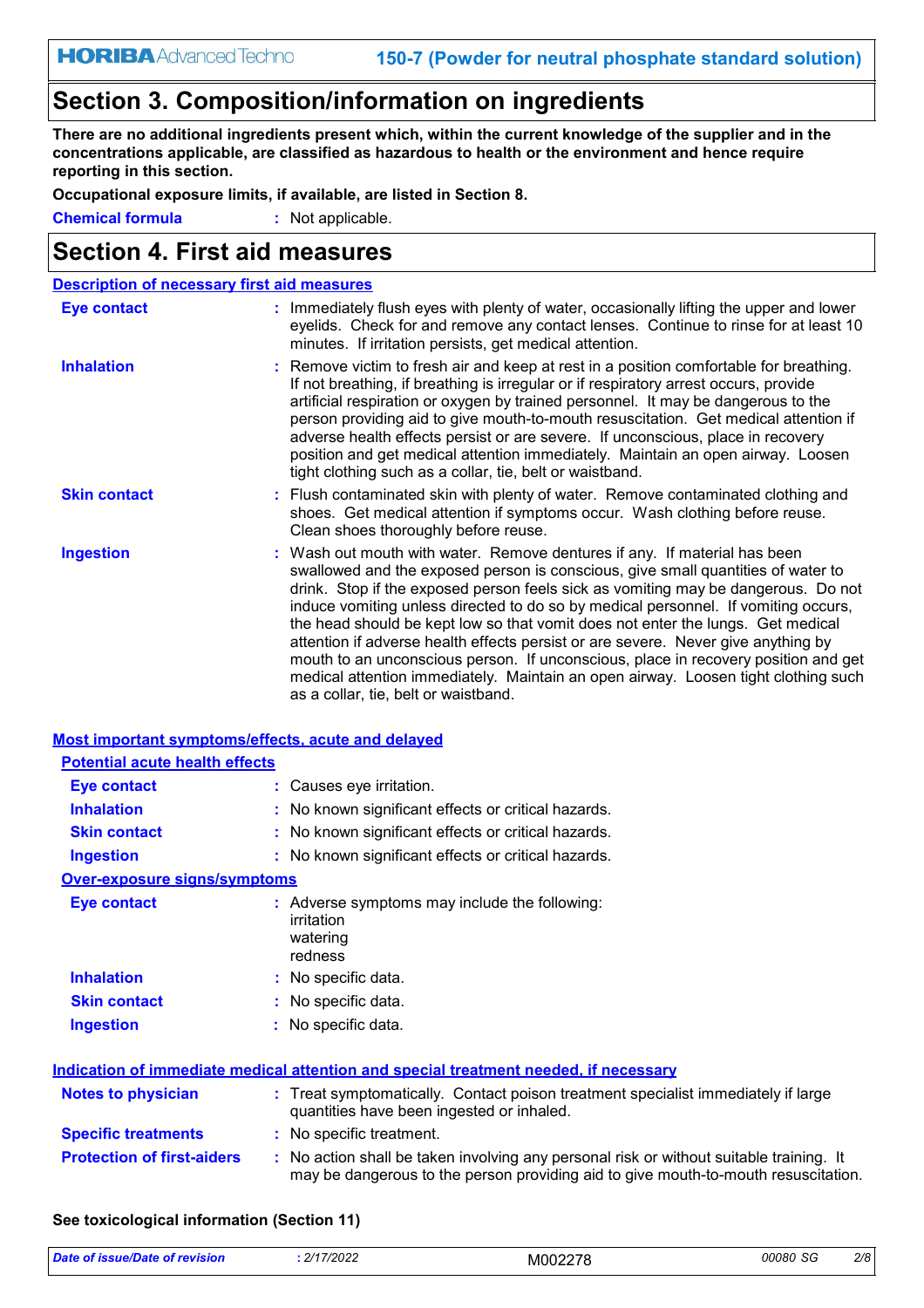# **Section 5. Fire-fighting measures**

| <b>Extinguishing media</b>                               |                                                                                                                                                                                                     |
|----------------------------------------------------------|-----------------------------------------------------------------------------------------------------------------------------------------------------------------------------------------------------|
| <b>Suitable extinguishing</b><br>media                   | : Use an extinguishing agent suitable for the surrounding fire.                                                                                                                                     |
| <b>Unsuitable extinguishing</b><br>media                 | : None known.                                                                                                                                                                                       |
| <b>Specific hazards arising</b><br>from the chemical     | : No specific fire or explosion hazard.                                                                                                                                                             |
| <b>Hazardous thermal</b><br>decomposition products       | : Decomposition products may include the following materials:<br>phosphorus oxides<br>metal oxide/oxides                                                                                            |
| <b>Special protective actions</b><br>for fire-fighters   | : Promptly isolate the scene by removing all persons from the vicinity of the incident if<br>there is a fire. No action shall be taken involving any personal risk or without<br>suitable training. |
| <b>Special protective</b><br>equipment for fire-fighters | : Fire-fighters should wear appropriate protective equipment and self-contained<br>breathing apparatus (SCBA) with a full face-piece operated in positive pressure<br>mode.                         |

### **Section 6. Accidental release measures**

|                                                       | <b>Personal precautions, protective equipment and emergency procedures</b>                                                                                                                                                                                                                                                                                                                                                                         |
|-------------------------------------------------------|----------------------------------------------------------------------------------------------------------------------------------------------------------------------------------------------------------------------------------------------------------------------------------------------------------------------------------------------------------------------------------------------------------------------------------------------------|
| For non-emergency<br>personnel                        | : No action shall be taken involving any personal risk or without suitable training.<br>Evacuate surrounding areas. Keep unnecessary and unprotected personnel from<br>entering. Do not touch or walk through spilled material. Provide adequate<br>ventilation. Wear appropriate respirator when ventilation is inadequate. Put on<br>appropriate personal protective equipment.                                                                  |
|                                                       | For emergency responders : If specialized clothing is required to deal with the spillage, take note of any<br>information in Section 8 on suitable and unsuitable materials. See also the<br>information in "For non-emergency personnel".                                                                                                                                                                                                         |
| <b>Environmental precautions</b>                      | : Avoid dispersal of spilled material and runoff and contact with soil, waterways,<br>drains and sewers. Inform the relevant authorities if the product has caused<br>environmental pollution (sewers, waterways, soil or air).                                                                                                                                                                                                                    |
| Methods and materials for containment and cleaning up |                                                                                                                                                                                                                                                                                                                                                                                                                                                    |
| <b>Small spill</b>                                    | : Move containers from spill area. Avoid dust generation. Using a vacuum with<br>HEPA filter will reduce dust dispersal. Place spilled material in a designated,<br>labeled waste container. Dispose of via a licensed waste disposal contractor.                                                                                                                                                                                                  |
| <b>Large spill</b>                                    | : Move containers from spill area. Approach release from upwind. Prevent entry into<br>sewers, water courses, basements or confined areas. Avoid dust generation. Do<br>not dry sweep. Vacuum dust with equipment fitted with a HEPA filter and place in a<br>closed, labeled waste container. Dispose of via a licensed waste disposal<br>contractor. Note: see Section 4 for emergency contact information and Section 13<br>for waste disposal. |

# **Section 7. Handling and storage**

### **Precautions for safe handling**

**Protective measures : Put on appropriate personal protective equipment (see Section 8). Do not ingest.** Avoid contact with eyes, skin and clothing. Keep in the original container or an approved alternative made from a compatible material, kept tightly closed when not in use. Empty containers retain product residue and can be hazardous. Do not reuse container.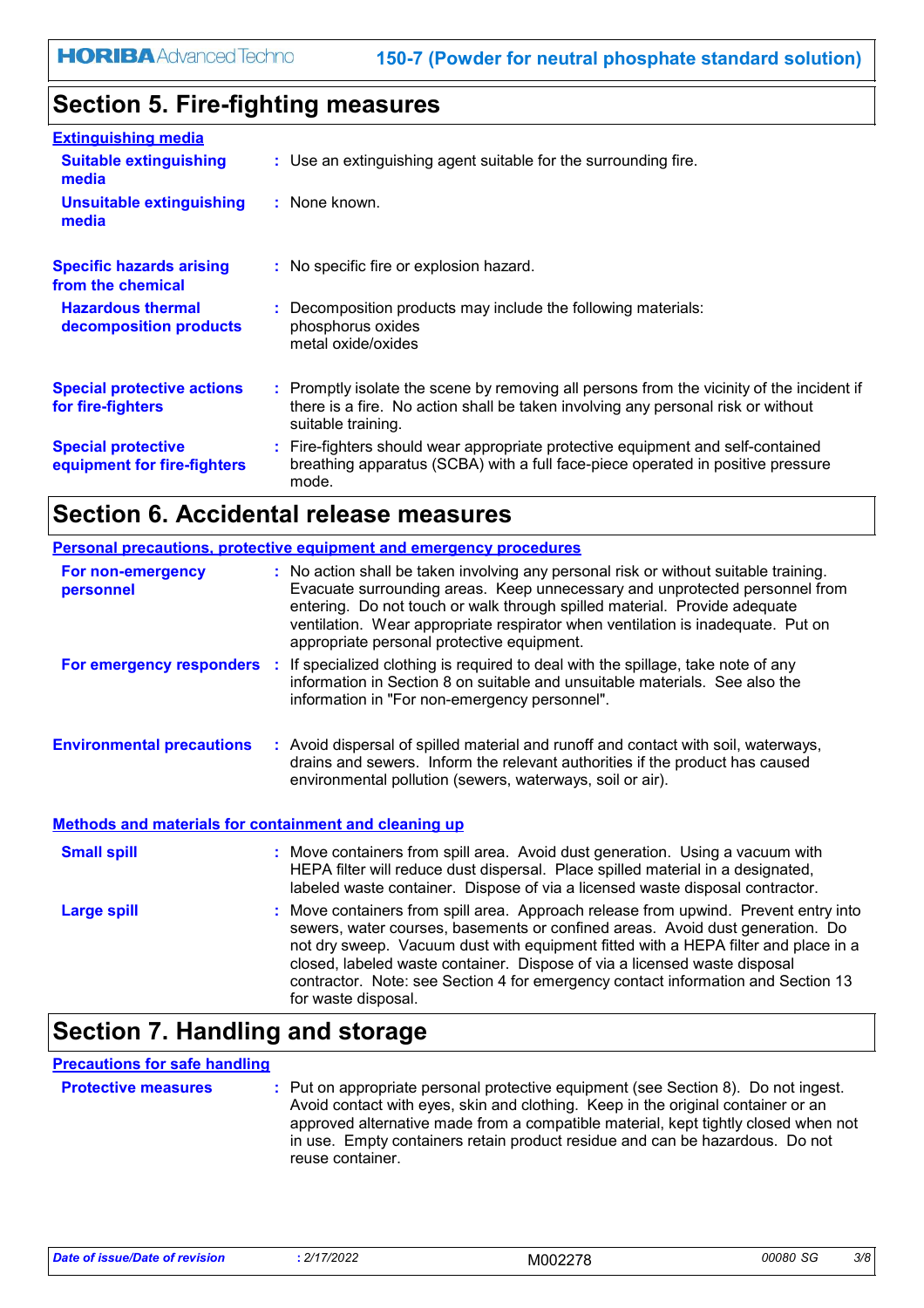# **Section 7. Handling and storage**

| <b>Advice on general</b><br>occupational hygiene                                 | : Eating, drinking and smoking should be prohibited in areas where this material is<br>handled, stored and processed. Workers should wash hands and face before<br>eating, drinking and smoking. Remove contaminated clothing and protective<br>equipment before entering eating areas. See also Section 8 for additional<br>information on hygiene measures.                                                                                                                                                                                                                      |
|----------------------------------------------------------------------------------|------------------------------------------------------------------------------------------------------------------------------------------------------------------------------------------------------------------------------------------------------------------------------------------------------------------------------------------------------------------------------------------------------------------------------------------------------------------------------------------------------------------------------------------------------------------------------------|
| <b>Conditions for safe storage,</b><br>including any<br><b>incompatibilities</b> | : Store in accordance with local regulations. Store in original container protected<br>from direct sunlight in a dry, cool and well-ventilated area, away from incompatible<br>materials (see Section 10) and food and drink. Keep container tightly closed and<br>sealed until ready for use. Containers that have been opened must be carefully<br>resealed and kept upright to prevent leakage. Do not store in unlabeled containers.<br>Use appropriate containment to avoid environmental contamination. See Section 10<br>for incompatible materials before handling or use. |

# **Section 8. Exposure controls/personal protection**

### **Control parameters**

**Occupational exposure limits**

None.

| <b>Appropriate engineering</b><br>controls | : Good general ventilation should be sufficient to control worker exposure to airborne<br>contaminants.                                                                                                                                                                                                                                                                                                                                                                                                                                                                                                                   |
|--------------------------------------------|---------------------------------------------------------------------------------------------------------------------------------------------------------------------------------------------------------------------------------------------------------------------------------------------------------------------------------------------------------------------------------------------------------------------------------------------------------------------------------------------------------------------------------------------------------------------------------------------------------------------------|
| <b>Environmental exposure</b><br>controls  | Emissions from ventilation or work process equipment should be checked to ensure<br>÷.<br>they comply with the requirements of environmental protection legislation. In some<br>cases, fume scrubbers, filters or engineering modifications to the process<br>equipment will be necessary to reduce emissions to acceptable levels.                                                                                                                                                                                                                                                                                       |
| <b>Individual protection measures</b>      |                                                                                                                                                                                                                                                                                                                                                                                                                                                                                                                                                                                                                           |
| <b>Hygiene measures</b>                    | : Wash hands, forearms and face thoroughly after handling chemical products, before<br>eating, smoking and using the lavatory and at the end of the working period.<br>Appropriate techniques should be used to remove potentially contaminated clothing.<br>Wash contaminated clothing before reusing. Ensure that eyewash stations and<br>safety showers are close to the workstation location.                                                                                                                                                                                                                         |
| <b>Eye/face protection</b>                 | : Safety eyewear complying with an approved standard should be used when a risk<br>assessment indicates this is necessary to avoid exposure to liquid splashes, mists,<br>gases or dusts. If contact is possible, the following protection should be worn,<br>unless the assessment indicates a higher degree of protection: chemical splash<br>goggles.                                                                                                                                                                                                                                                                  |
| <b>Skin protection</b>                     |                                                                                                                                                                                                                                                                                                                                                                                                                                                                                                                                                                                                                           |
| <b>Hand protection</b>                     | : Chemical-resistant, impervious gloves complying with an approved standard should<br>be worn at all times when handling chemical products if a risk assessment indicates<br>this is necessary. Considering the parameters specified by the glove manufacturer,<br>check during use that the gloves are still retaining their protective properties. It<br>should be noted that the time to breakthrough for any glove material may be<br>different for different glove manufacturers. In the case of mixtures, consisting of<br>several substances, the protection time of the gloves cannot be accurately<br>estimated. |
| <b>Body protection</b>                     | : Personal protective equipment for the body should be selected based on the task<br>being performed and the risks involved and should be approved by a specialist<br>before handling this product.                                                                                                                                                                                                                                                                                                                                                                                                                       |
| <b>Other skin protection</b>               | : Appropriate footwear and any additional skin protection measures should be<br>selected based on the task being performed and the risks involved and should be<br>approved by a specialist before handling this product.                                                                                                                                                                                                                                                                                                                                                                                                 |
| <b>Respiratory protection</b>              | : Based on the hazard and potential for exposure, select a respirator that meets the<br>appropriate standard or certification. Respirators must be used according to a<br>respiratory protection program to ensure proper fitting, training, and other important<br>aspects of use.                                                                                                                                                                                                                                                                                                                                       |
|                                            |                                                                                                                                                                                                                                                                                                                                                                                                                                                                                                                                                                                                                           |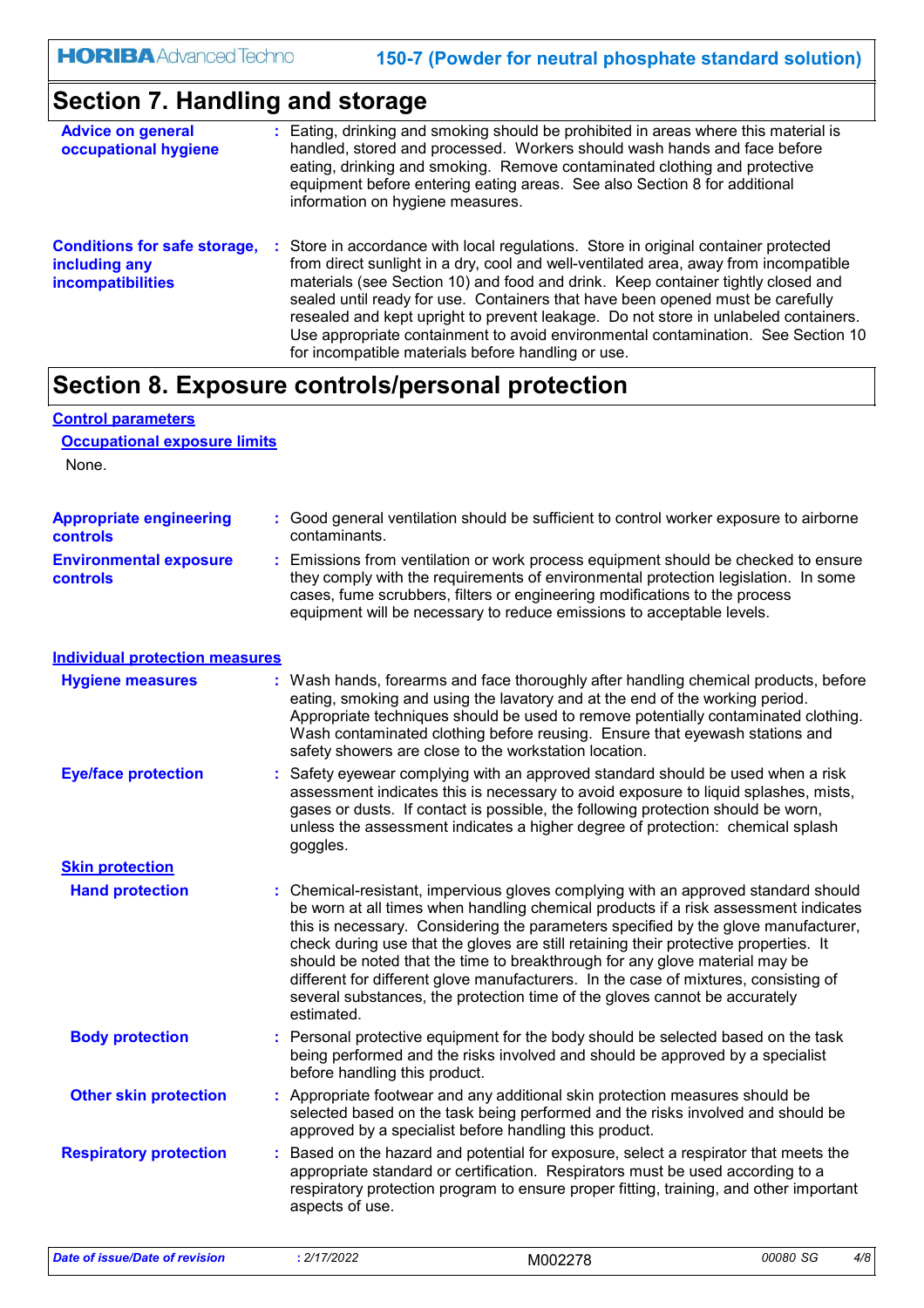# **Section 9. Physical and chemical properties**

#### **Appearance**

| <b>Physical state</b>                             |   | Solid.                                 |
|---------------------------------------------------|---|----------------------------------------|
| Color                                             | ÷ | White.                                 |
| Odor                                              |   | Characteristic.                        |
| <b>Odor threshold</b>                             |   | $\cdot$ Not available.                 |
| рH                                                |   | Not available.                         |
| <b>Melting point</b>                              |   | Not available.                         |
| <b>Boiling point</b>                              |   | $:$ Not available.                     |
| <b>Flash point</b>                                |   | [Product does not sustain combustion.] |
| <b>Evaporation rate</b>                           |   | Not available.                         |
| <b>Flammability (solid, gas)</b>                  |   | : Not available.                       |
| Lower and upper explosive<br>(flammable) limits   |   | : Not available.                       |
| <b>Vapor pressure</b>                             |   | Not available.                         |
| <b>Vapor density</b>                              |   | Not available.                         |
| <b>Relative density</b>                           |   | Not available.                         |
| <b>Solubility</b>                                 |   | Not available.                         |
| <b>Partition coefficient: n-</b><br>octanol/water |   | : Not available.                       |
| <b>Auto-ignition temperature</b>                  |   | : Not available.                       |
| <b>Decomposition temperature</b>                  |   | : Not available.                       |
| <b>Viscositv</b>                                  |   | Not available.                         |

# **Section 10. Stability and reactivity**

| <b>Reactivity</b>                                         | : No specific test data related to reactivity available for this product or its ingredients.                                  |
|-----------------------------------------------------------|-------------------------------------------------------------------------------------------------------------------------------|
| <b>Chemical stability</b>                                 | : The product is stable.                                                                                                      |
| <b>Possibility of hazardous</b><br>reactions              | : Under normal conditions of storage and use, hazardous reactions will not occur.                                             |
| <b>Conditions to avoid</b>                                | : No specific data.                                                                                                           |
| <b>Incompatible materials</b>                             | : No specific data.                                                                                                           |
| <b>Hazardous decomposition</b><br>products<br><b>SADT</b> | : Under normal conditions of storage and use, hazardous decomposition products<br>should not be produced.<br>: Not available. |

# **Section 11. Toxicological information**

#### **Information on toxicological effects**

| <b>Acute toxicity</b>               |               |                |             |                 |
|-------------------------------------|---------------|----------------|-------------|-----------------|
| <b>Product/ingredient name</b>      | <b>Result</b> | <b>Species</b> | <b>Dose</b> | <b>Exposure</b> |
| disodium hydrogen<br>orthophosphate | LD50 Oral     | Rat            | 17000 mg/kg |                 |

**Irritation/Corrosion**

| sion.<br>$M^{\prime\prime}$<br>LULL<br>- | Dafi | 10000<br>2/4 |  | 00080 SG | 5/8 |
|------------------------------------------|------|--------------|--|----------|-----|
|------------------------------------------|------|--------------|--|----------|-----|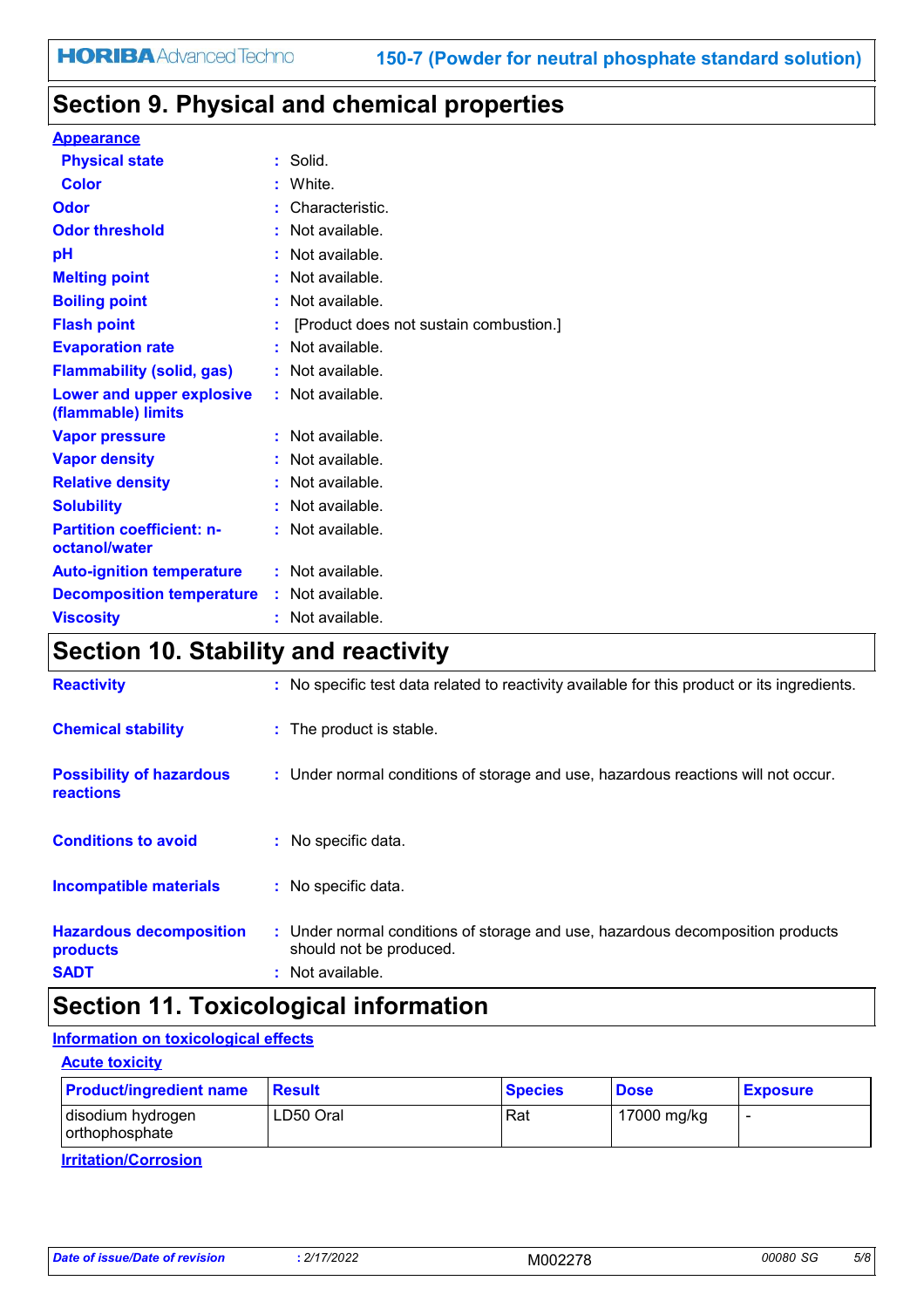**150-7 (Powder for neutral phosphate standard solution)**

# **Section 11. Toxicological information**

| <b>Product/ingredient name</b>      | <b>Result</b>        | <b>Species</b> | <b>Score</b> | <b>Exposure</b>              | <b>Observation</b> |
|-------------------------------------|----------------------|----------------|--------------|------------------------------|--------------------|
| disodium hydrogen<br>orthophosphate | Eves - Mild irritant | Rabbit         |              | $ 24$ hours 500 $ $ -<br>lmg |                    |
|                                     | Skin - Mild irritant | Rabbit         |              | 24 hours 500  -              |                    |
|                                     |                      |                |              | mg                           |                    |

### **Sensitization**

Not available.

#### **Mutagenicity**

Not available.

#### **Carcinogenicity**

Not available.

#### **Reproductive toxicity**

Not available.

#### **Teratogenicity**

Not available.

#### **Specific target organ toxicity (single exposure)**

Not available.

#### **Specific target organ toxicity (repeated exposure)**

Not available.

#### **Aspiration hazard**

Not available.

#### **Information on the likely routes of exposure Inhalation :** No known significant effects or critical hazards. **Skin contact :** No known significant effects or critical hazards. **Eye contact :** Causes eye irritation. **:** Not available. **Potential acute health effects**

#### **Ingestion :** No known significant effects or critical hazards.

### **Symptoms related to the physical, chemical and toxicological characteristics**

| <b>Eye contact</b>  | : Adverse symptoms may include the following:<br>irritation<br>watering<br>redness |
|---------------------|------------------------------------------------------------------------------------|
| <b>Inhalation</b>   | : No specific data.                                                                |
| <b>Skin contact</b> | : No specific data.                                                                |
| <b>Ingestion</b>    | : No specific data.                                                                |

#### **Delayed and immediate effects and also chronic effects from short and long term exposure**

| <b>Short term exposure</b>                                              |                  |
|-------------------------------------------------------------------------|------------------|
| <b>Potential immediate</b><br>effects                                   | : Not available. |
| <b>Potential delayed effects : Not available.</b><br>Long term exposure |                  |
| <b>Potential immediate</b><br>effects                                   | : Not available. |

*Date of issue/Date of revision* **:** *2/17/2022* M002278 *00080 SG 6/8*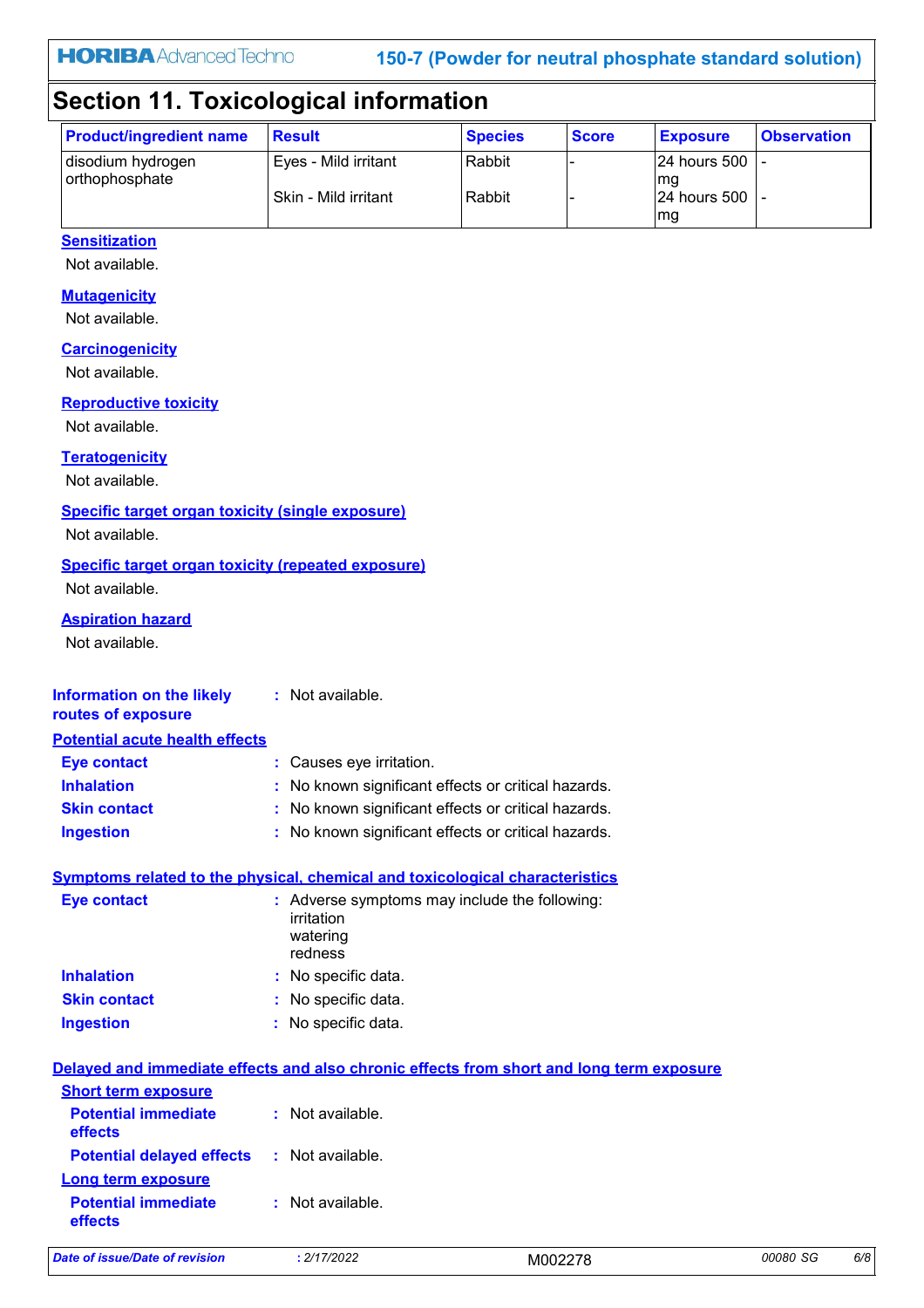### **Section 11. Toxicological information**

| <b>Potential delayed effects : Not available.</b> |                                                     |
|---------------------------------------------------|-----------------------------------------------------|
| <b>Potential chronic health effects</b>           |                                                     |
| Not available.                                    |                                                     |
| <b>General</b>                                    | : No known significant effects or critical hazards. |
| <b>Carcinogenicity</b>                            | : No known significant effects or critical hazards. |
| <b>Mutagenicity</b>                               | : No known significant effects or critical hazards. |
| <b>Teratogenicity</b>                             | : No known significant effects or critical hazards. |
| <b>Developmental effects</b>                      | : No known significant effects or critical hazards. |
| <b>Fertility effects</b>                          | : No known significant effects or critical hazards. |

#### **Numerical measures of toxicity**

**Acute toxicity estimates**

Not available.

### **Section 12. Ecological information**

| <b>Toxicity</b>                     |                                     |                         |                 |
|-------------------------------------|-------------------------------------|-------------------------|-----------------|
| <b>Product/ingredient name</b>      | <b>Result</b>                       | <b>Species</b>          | <b>Exposure</b> |
| disodium hydrogen<br>orthophosphate | Acute LC50 3580000 µg/l Fresh water | Daphnia - Daphnia magna | 48 hours        |

#### **Persistence/degradability**

Not available.

#### **Bioaccumulative potential**

| <b>Product/ingredient name</b>        | $\mathsf{LocP}_\mathsf{ow}$ | <b>BCF</b> | <b>Potential</b> |
|---------------------------------------|-----------------------------|------------|------------------|
| disodium hydrogen<br>l orthophosphate | $-5.8$                      |            | low              |

#### **Mobility in soil**

**Soil/water partition coefficient (K**<sub>oc</sub>)

**:** Not available.

#### **Other adverse effects :** No known significant effects or critical hazards.

# **Section 13. Disposal considerations**

The generation of waste should be avoided or minimized wherever possible. Disposal of this product, solutions and any by-products should at all times comply with the requirements of environmental protection and waste disposal legislation and any regional local authority requirements. Dispose of surplus and nonrecyclable products via a licensed waste disposal contractor. Waste should not be disposed of untreated to the sewer unless fully compliant with the requirements of all authorities with jurisdiction. Incineration or landfill should only be considered when recycling is not feasible. This material and its container must be disposed of in a safe way. Care should be taken when handling emptied containers that have not been cleaned or rinsed out. Empty containers or liners may retain some product residues. Avoid dispersal of spilled material and runoff and contact with soil, waterways, drains and sewers. **Disposal methods :**